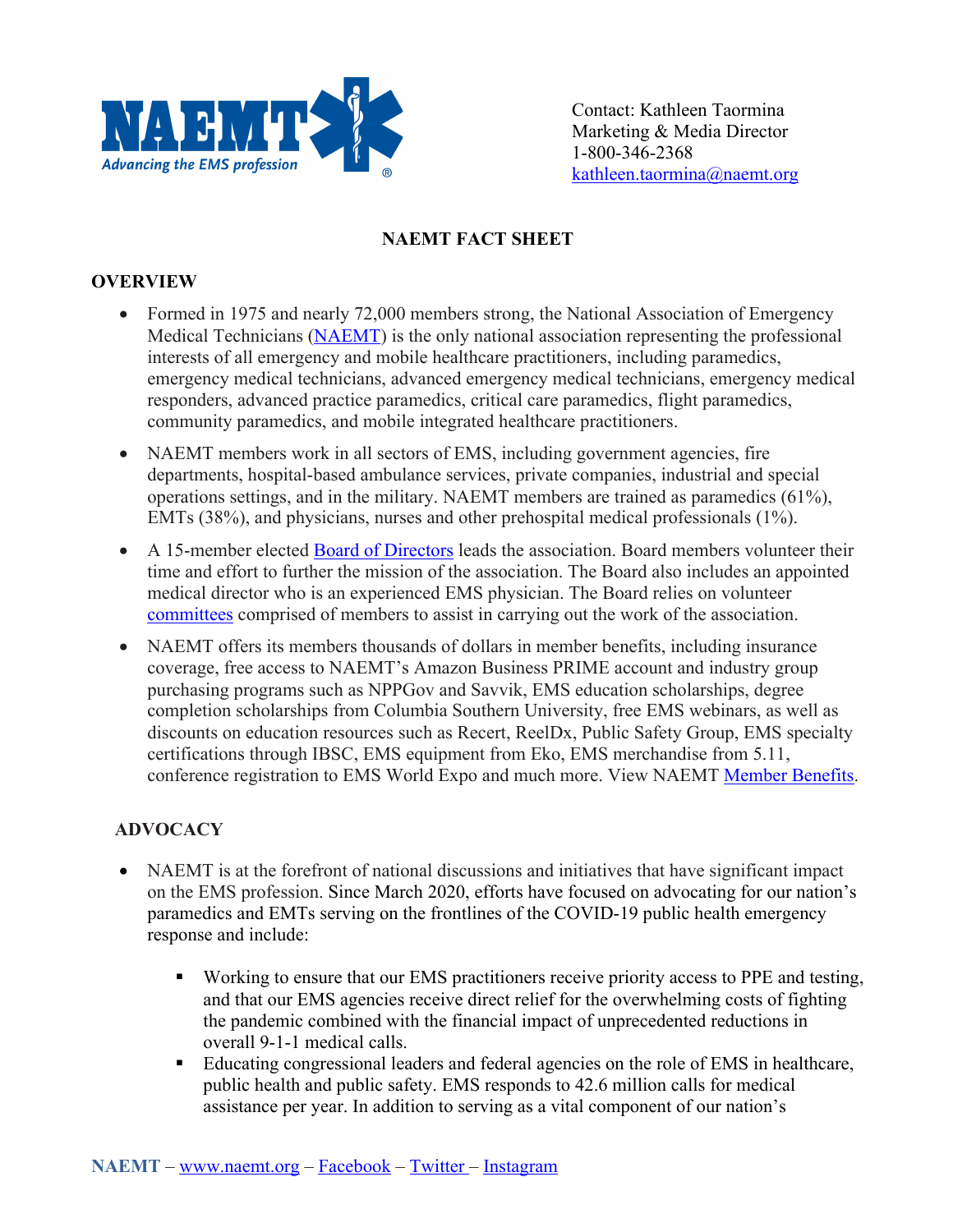healthcare system, EMS serves a critical role in disaster response and public health crises and provides an effective resource for building strong community resilience.

- Conducting ongoing nationwide grassroots advocacy campaigns to support EMS.
- ! Sharing with national media the heroic work being performed by paramedics and EMTs during this pandemic and the challenges they face in serving their patients and protecting themselves and their families.
- ! Building a political action committee to support candidates for federal elected office who champion EMS.
- EMS On The Hill Day, hosted by NAEMT each year, is the national advocacy event for all EMS professionals to meet with their congressional leaders on Capitol Hill or virtually to advocate for the passage of key EMS legislation.
- NAEMT publishes position statements and comments on critical EMS issues.
- NAEMT publishes national reports to spotlight critical challenges and concerns, including the results of a national survey on the impact of the COVID-19 pandemic on EMS agencies and a national report on violence against EMS practitioners.
- NAEMT develops digital resources for EMS and distributes them free of charge to EMS agencies and practitioners across the country. Recent publications include A Guide to Innovative Strategies for EMS Recruitment, A Guide on Developing an EMS Agency Safety Program, and A Guide to Building an Effective EMS Wellness and Resilience Program.
- NAEMT promotes the value of EMS to our communities through national awards that recognize outstanding contributions to the EMS profession, and the promotion of national EMS Week.
- NAEMT seeks partnerships with companies that provide products and services to the EMS industry to collaborate on issues of mutual interest. These partnerships are structured through NAEMT's Corporate Partner Program.
- NAEMT also hosts the **EMS** Corporate Engagement Council to provide a forum for those who supply the EMS industry with products and services and those who provide EMS care to discuss key issues impacting the industry and understand their implications.

## **EDUCATION**

- NAEMT provides continuing education to over 100,000 EMS practitioners and other prehospital providers in 78 countries. NAEMT works with more than 16,000 instructors through our network of 2,400 approved training centers to conduct our courses. NAEMT is the global standard in continuing education for EMS practitioners and other prehospital providers and provides evidence-based, referenced and field-tested courses that emphasize critical thinking skills to obtain the best outcomes for patients.
- NAEMT courses are accredited by the Commission on Accreditation of Prehospital Continuing Education (CAPCE) and recognized by the National Registry of EMTs (NREMT).

*continues…*